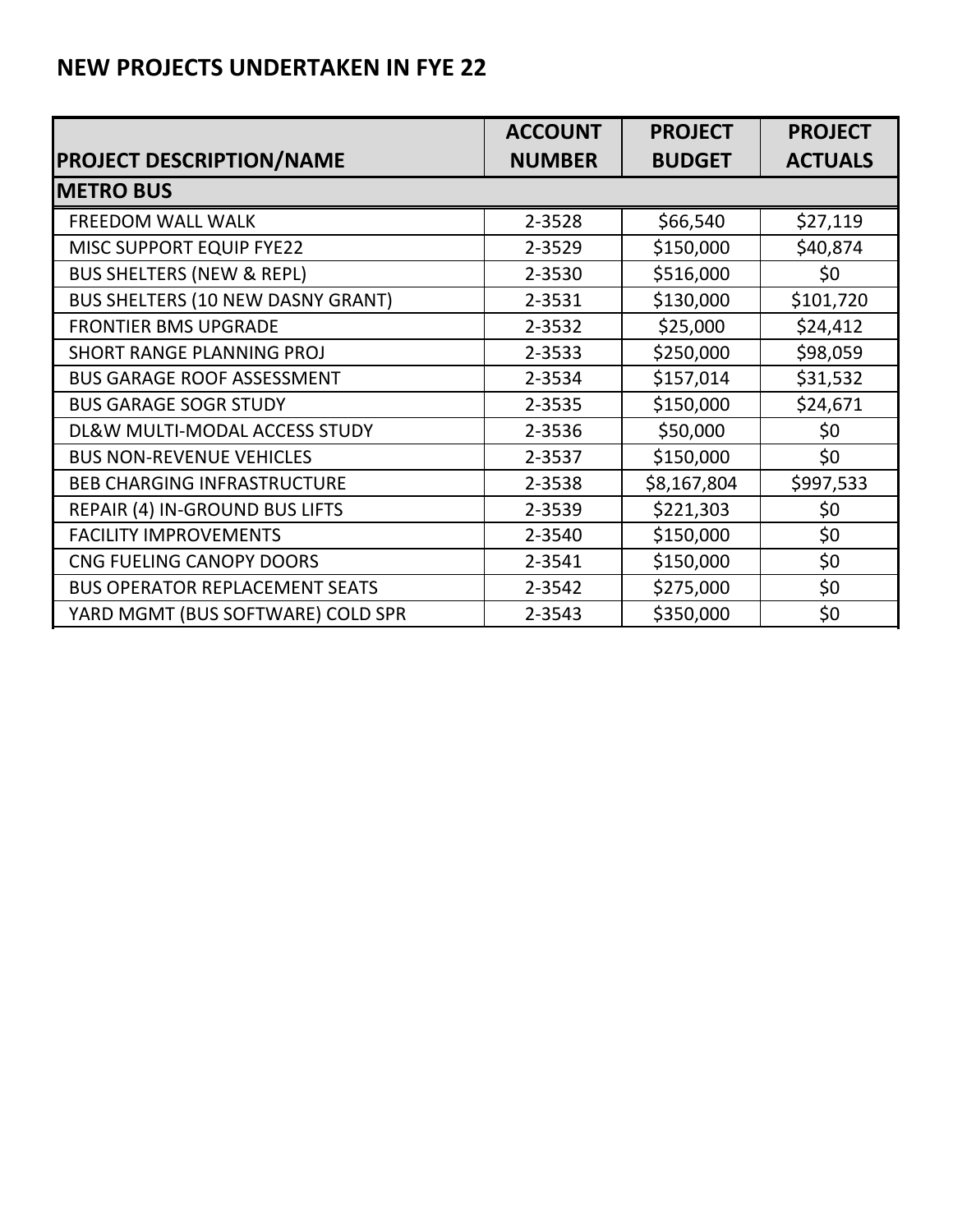|                                           | <b>ACCOUNT</b> | <b>PROJECT</b> | <b>PROJECT</b> |
|-------------------------------------------|----------------|----------------|----------------|
| <b>PROJECT DESCRIPTION/NAME</b>           | <b>NUMBER</b>  | <b>BUDGET</b>  | <b>ACTUALS</b> |
| <b>METRO RAIL</b>                         |                |                |                |
| UNDER PLATFORM CONDUIT REPLACEMENT        | 2-8735         | \$197,347      | \$14,728       |
| LRV TRACTION MOTOR OVERHAUL               | 2-8736         | \$200,000      | \$19,094       |
| REPLACE JOURNAL BEARINGS                  | 2-8737         | \$9,240        | \$0            |
| LRV HS CIRCUIT BREAKERS                   | 2-8738         | \$25,000       | \$0            |
| LRV TRACK BRAKE REPLACEMENT               | 2-8739         | \$650,000      | \$0            |
| RAIL REPLACEMENT 400 BLOCK MAIN ST        | 2-8740         | \$1,474,594    | \$9,370        |
| <b>MAINT EQUIP FUND</b>                   | 2-8741         | \$94,575       | \$20,320       |
| UTICA STATION TRIBUTE SIGNAGE             | 2-8742         | \$20,000       | \$15,332       |
| LRV WHEEL REPLACEMENT/PARTS               | 2-8743         | \$100,000      | \$0            |
| HUMBOLDT STN WALL TILE REPL               | 2-8744         | \$346,331      | \$233,032      |
| SUMMER/BEST VENT FAN REPLACEMENT          | 2-8745         | \$15,000       | \$0            |
| DL&W PEDISTRIAN BRIDGE STUDY              | 2-8746         | \$110,000      | \$0            |
| <b>CHURCH STR STATION REFURB (DESIGN)</b> | 2-8747         | \$10,000       | \$0            |
| Y&S EAST END RAIL EXTENSION STUDY         | 2-8748         | \$110,000      | \$83           |
| <b>IMPEDANCE BONDS</b>                    | 2-8749         | \$100,000      | \$0            |
| <b>FREQUENCY SHIFT OVERLAYS</b>           | 2-8750         | \$150,000      | \$0            |
| <b>J-RELAYS</b>                           | 2-8751         | \$10,000       | \$0            |
| <b>STATION FLOOR MACHINES</b>             | 2-8752         | \$120,000      | \$0            |
| <b>SUPPORT VEHICLE REPL</b>               | 2-8753         | \$200,000      | \$0            |
| <b>GARAGE OVERHEAD DOORS</b>              | 2-8754         | \$100,000      | \$0            |
| <b>LRV PROPULSION INVERTERS</b>           | 2-8755         | \$300,000      | \$0            |
| <b>LRV EVAPORARTOR INVERTERS</b>          | 2-8756         | \$170,425      | \$0            |
| WHEEL PRESS/ BORING SOFTWARE UPGR         | 2-8757         | \$80,000       | \$0            |
| <b>LRV AXLES</b>                          | 2-8758         | \$100,000      | \$0            |
| UPGRADE WHEEL TRUING MACHINE              | 2-8759         | \$80,000       | \$0            |
| LRV GATE PULSE AMPLIFIERS                 | 2-8760         | \$100,000      | \$0            |
| RAILCAR PRESENT/LIFT/UPGRADE              | 2-8761         | \$167,274      | \$0            |
| <b>PANTOGRAPHS</b>                        | 2-8762         | \$1,000,000    | \$0            |
| BABCOCK/CLD SPR SECURITY GATE REWIRE      | 2-8763         | \$150,000      | \$0            |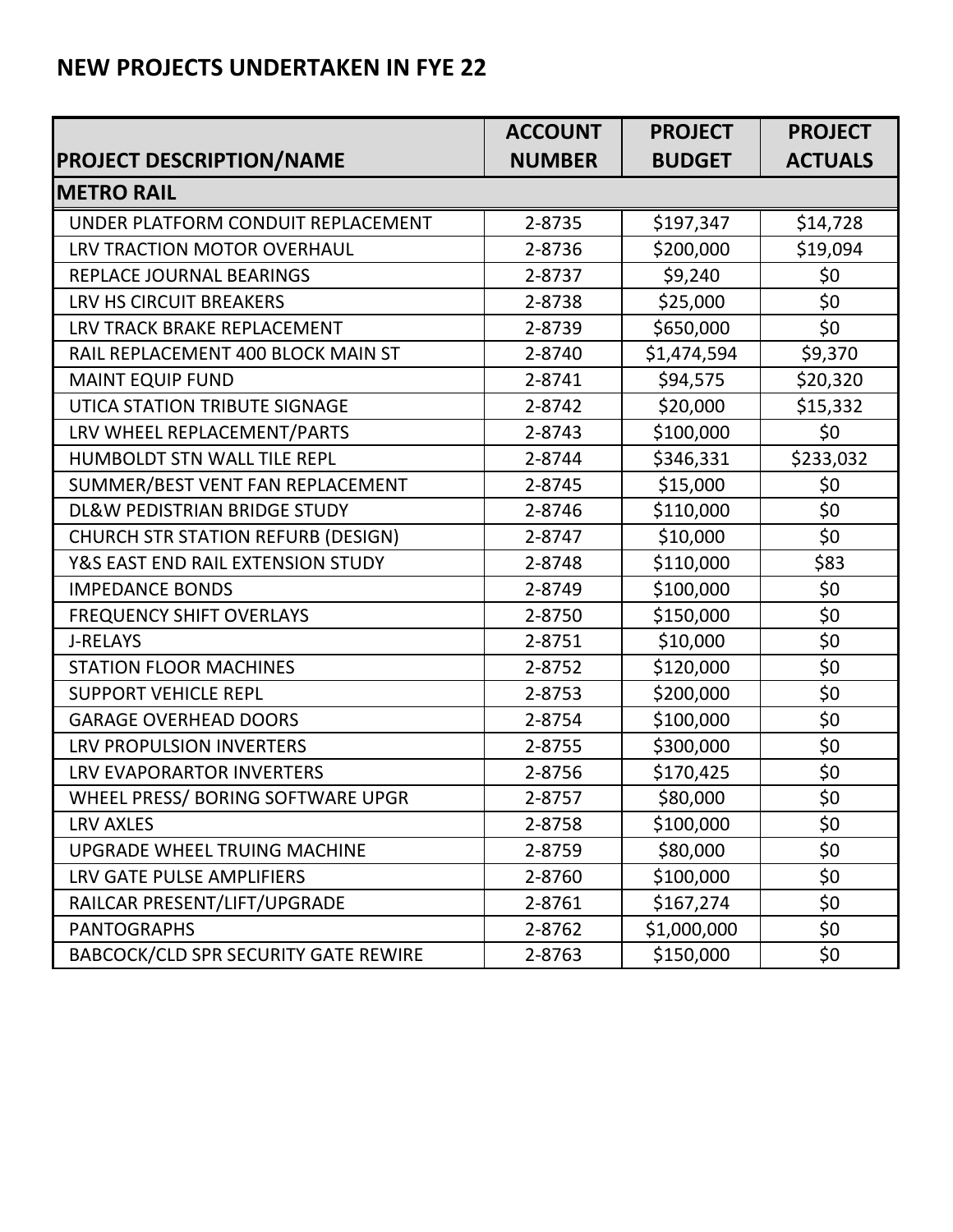|                                       | <b>ACCOUNT</b> | <b>PROJECT</b> | <b>PROJECT</b> |
|---------------------------------------|----------------|----------------|----------------|
| <b>PROJECT DESCRIPTION/NAME</b>       | <b>NUMBER</b>  | <b>BUDGET</b>  | <b>ACTUALS</b> |
| <b>BNIA</b>                           |                |                |                |
| <b>GRACO PAINT MACHINE</b>            | 2-2741         | \$27,824       | \$27,824       |
| IT SECURITY MAINT/UPGR                | 2-2806         | \$100,000      | \$99,926       |
| IT HARDWARE REPL/UPGR                 | 2-2807         | \$300,000      | \$298,936      |
| 175 AERO BACKUP POWER                 | 2-2808         | \$439,258      | \$31,718       |
| CANOPY REPL GATES 16 & 18             | 2-2809         | \$51,010       | \$51,010       |
| HVAC COMPRESSORS FOR TML              | 2-2810         | \$21,738       | \$21,738       |
| ARF FOAM TESTING SYS                  | 2-2811         | \$34,850       | \$34,850       |
| <b>AIRFIELD PICKUP TRUCK</b>          | 2-2812         | \$47,350       | \$0            |
| <b>AIRPORT FIBER REDUNDANCY</b>       | 2-2813         | \$150,000      | \$147,946      |
| <b>AIRPORT ECONOMIC DEVEL</b>         | 2-2814         | \$1,589,800    | \$407,604      |
| POINT OF SALE EQUIP (PARKING)         | 2-2815         | \$74,891       | \$0            |
| <b>RUNWAY SNOW BLOWERS (2)</b>        | 2-2816         | \$1,060,000    | \$0            |
| ARFF COMMAND VEHICLE F10              | 2-2817         | \$55,000       | \$0            |
| <b>FLOOR CLEANING EQUIP</b>           | 2-2818         | \$21,000       | \$0            |
| R/W 5-23 FAA REIMB AGRMT PH 1         | 2-2819         | \$86,109       | \$81,181       |
| R/W 5-23 REHAB/RECONSTR PH 1          | 2-2820         | \$36,065,836   | \$0            |
| <b>NFIA</b>                           |                |                |                |
| <b>REHAB &amp; RECONST TAXIWAY D</b>  | 2-1521         | \$5,501,741    | \$20,316       |
| <b>AUTOMATIC SHUTDOWN SYSTEM</b>      | 2-1522         | \$13,916       | \$14,011       |
| <b>GRACO LINE LASER PAINT MACHINE</b> | 2-1523         | \$30,000       | \$0            |
| <b>TRANSPORTATION CENTERS</b>         |                |                |                |
| <b>OCC - ELECTRICAL UPGRADE</b>       | 2-0761         | \$100,000      | \$0            |
| <b>MTC - POLICE OFFICE</b>            | 2-0762         | \$87,000       | \$26,594       |
| MTC - CHILLER REPLACEMENT             | 2-0763         | \$101,695      | \$21,786       |
| OCC - RESTROOM/KITCHEN REHAB          | 2-0764         | \$30,000       | \$0            |
| <b>RAIL FACILITIES</b>                |                |                |                |
| <b>EXERIOR REHAB PHASE II</b>         | 2-8734         | \$1,440,000    | \$97,143       |
| <b>PROPERTY MANAGEMENT</b>            |                |                |                |
| <b>485 SPRINKLER SYS OBSTR RMVL</b>   | 2-8076         | \$58,300       | \$35,200       |
| 485 REPL HVAC UNITS (BAY 3B)          | 2-8077         | \$54,500       | \$0            |
| <b>247 CAYUGA FIRE PLANEL UPGR</b>    | 2-8078         | \$20,000       | \$16,345       |
| SHOWER/RESTROOM REHAB                 | 2-8079         | \$50,000       | \$0            |